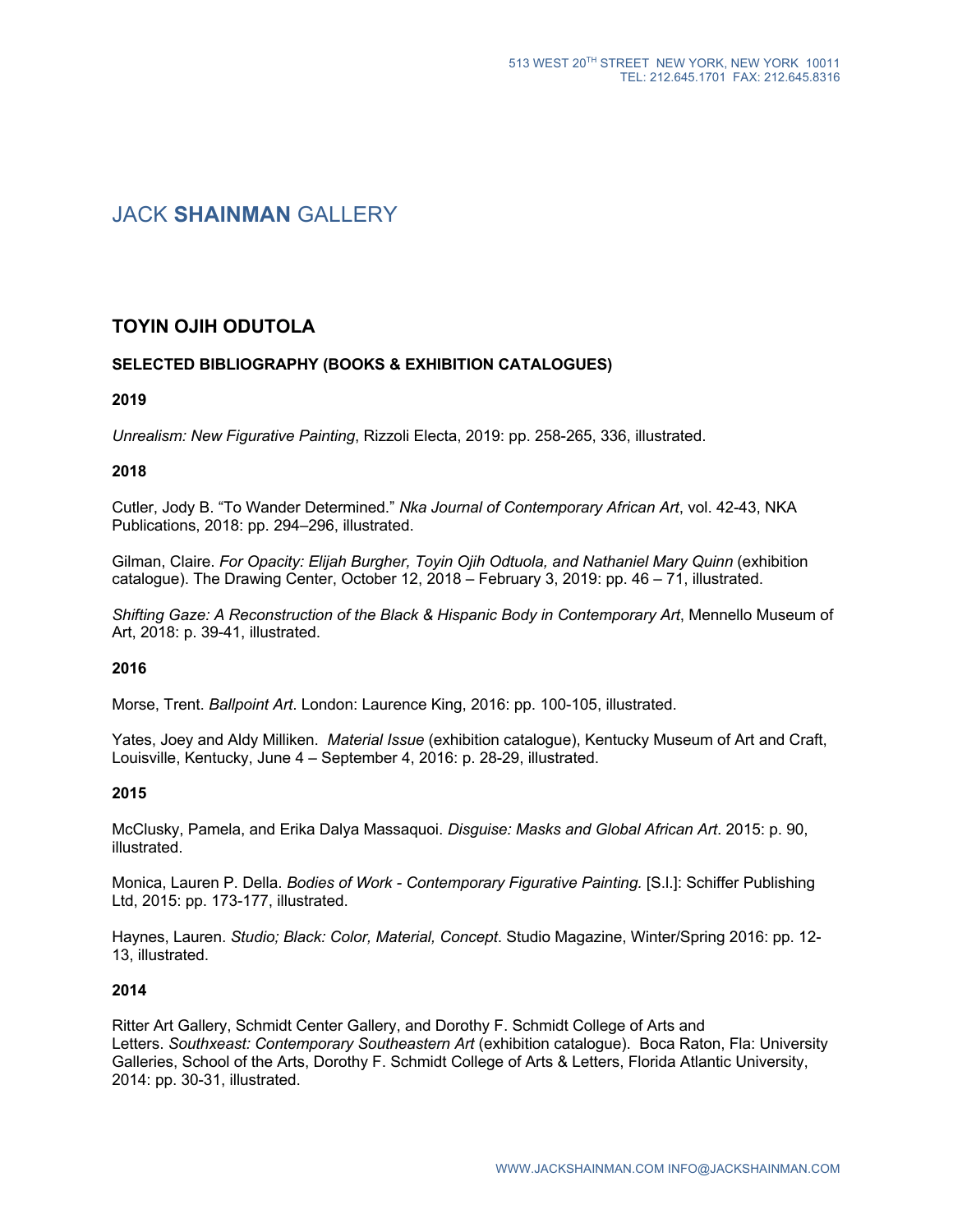# **2013**

*The Moment for Ink* (exhibition catalogue). San Francisco: San Francisco State University in association with the Chinese Culture Center of San Francisco, the Asian Art Museum of San Francisco, and the Silicon Valley Asian Art Center: pp. 134–135, illustrated.

*Singular Masses: An Examination of Racial Identity* (exhibition catalogue). Memphis: Memphis College of Art, 2013: illustrated.

# **2012**

Odutola, Toyin. *Alphabet: A Selected Index of Anecdotes and Drawings: 2nd Edition*, 2012.

# **2009**

*The Ark Project: An Illustrated Animal Bible by Artists from All Around the World*. Hong Kong: Systems Design, 2009.

*Sucker Punch.* 2009.

# **SELECTED BIBLIOGRAPHY (PERIODICALS)**

# **2019**

McClure, Diana. "WHM: Contemporary Portraits By Black Women Artists." *Afropunk*. 20 March 2019. Online.

Farago, Jason. "Artwork Taken From Africa, Returning to a Home Transformed". *The New York Times*. 03 January 2019. Online.

#### **2018**

Evans, Tiana Webb. "Folks On Chairs." *Pin-Up* Issue 25. Fall Winter 2018/19: p. 190, illustrated.

Kenan. Randall. "Resurrection Hardware; Or, Lard & Promises." *Oxford American*. 2018: p.69, illustrated.

Rosen, Miss. "7 Black Artists You Should Know." *Broadly*. 06 December 2018. Online.

Nwangwa, Shirley. "'Mark-Making As a Land Your Eyes Tarverse': Toyin Ojih Odutola Talks with Zadie Smith." *ArtNews*. 06 December 2018. Online.

Kazanjian, Dodie. "Drawing Stories." Vogue Korea. December 2018. Illustrated.

"People, Places, Things: Muse Editors Name Their Fall Essentials." *Robb Report*. 31 October 2018. Online.

"For Opacity". *Wall Street International Magazine*. 25 October 2018. Online.

Mutungi, Denis. "The Social and Private Life of the Black Bourgeoisie: Toyin Ojih Odutola at the Hood Downtown." *Big Red and Shiny*. 18 October 2018. Online.

"9 Art Events to Attend in New York City This Week." *ArtNews*. 09 October 2018. Online.

Mitter, Siddhartha. "The World Is Witnessing Nigeria's Creative Golden Age." *W Magazine*. 03 October 2018. Online.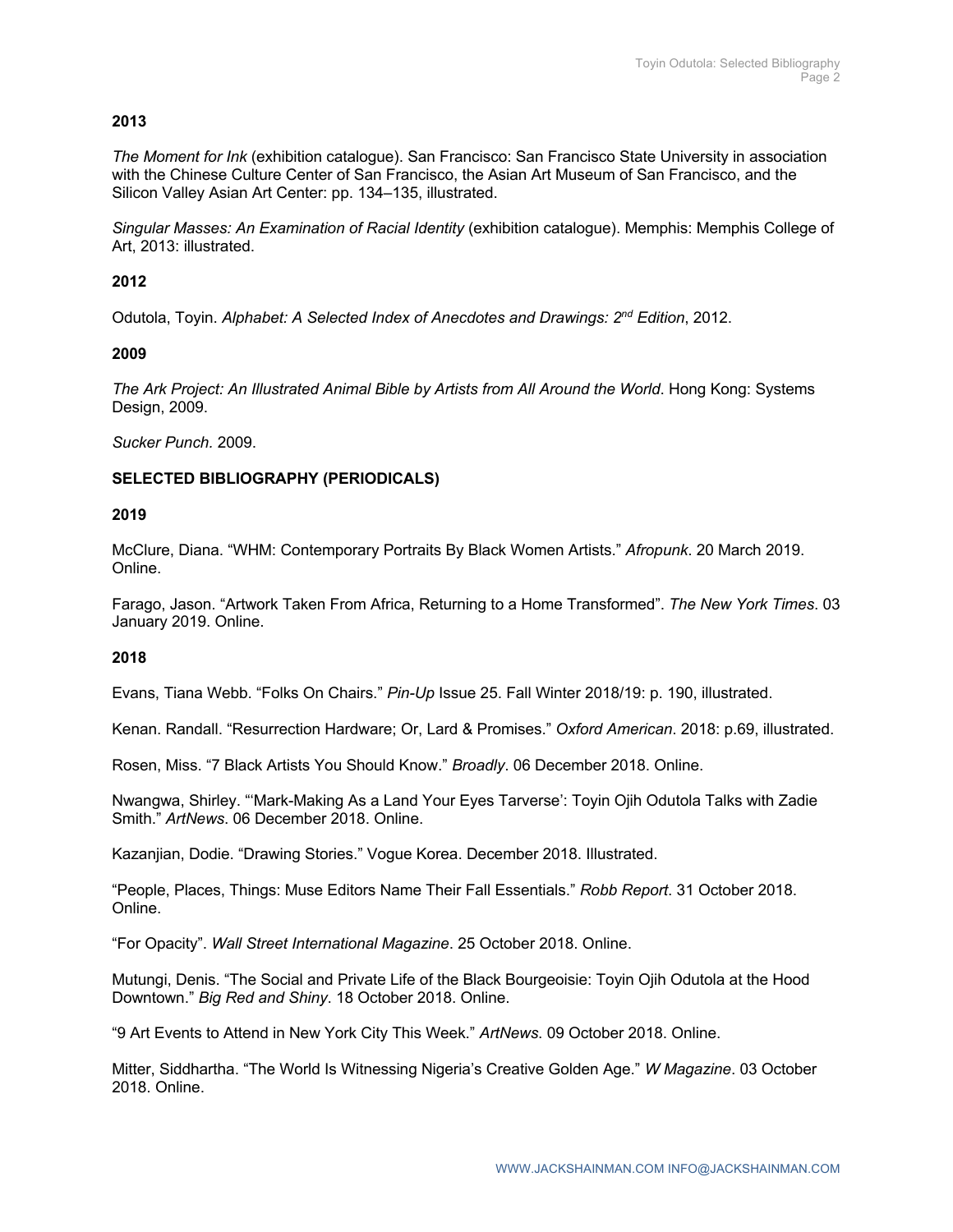Musser, Amber Jamilla. "Toyin Ojih Odutola: *When Legends Die*." *The Brooklyn Rail*. 03 October 2018. Online.

Cascone. Sarah. "From Joan Mitchell's Early Works to Daniel Arsham's Dystopian Future: 45 Can't-Miss Gallery Shows in New York This September." *Artnet*. 30 September 2018. Online.

Valentine, Victoria L. "Whitney Museum Acquired 417 Works Recently, Faith Ringgold, Derrick Adams, Toyin Ojih Odutola, and Julie Mehretu are among the Artists Represented." *Culture Type*. 28 September 2018. Online.

Yerebakan, Osman Can. "There is No Story That is Not True: An Interview with Toyin Ojih Odutola." *The Paris Review.* 27 September 2018. Online.

Heinrich, Will. Schwendener, Martha. Steinhauser, Jillian. "What to See in New York Art Galleries This Week." *The New York Times*. 26 September 2018. Online.

"Goings On About Town." *The New Yorker*. 24 September 2018. Online.

Das, Jareh. "New York Exhibitions: The Autumn Lowdown." *Ocula*. 14 September 2018. Online.

"'When Legends Die' at Jack Shainman Gallery, New York." *Blouin Artinfo*. 13 September 2018. Online.

Solway, Diane. "Artist Toyin Ojih Odutola Is Reimagining the History of Nigerian Slaves as Royals." *W Magazine*. 07 September 2018. Online.

"49 Must-See Art Shows Opening This Fall From Daniel Arsham, Carmen Herrera, Irving Penn, and more." *Vulture*. 06 September 2018. Online.

Fontaine, Peter. "Martine Gutierrez, Toyin Ojih Odutola, Liza Lou, and More Must See New York Shows." *Whitewall*. 05 September 2018. Online.

"It's September! Here's a List of Good Things to Do." *AnOther Magazine*. 03 September 2018. Online.

Scott, Savannah. "Family Affair." *L'Officiel USA*. September/October 2018: p. 20, illustrated.

"Spectacular Now." *Vanity Fair*. September 2018: p. 183, illustrated.

Kazanjian, Dodie. "Reimagining Black Experience in the Radical Drawings of Toyin Ojih Odutola." *Vogue*. 17 July 2018. Online.

Smith, Zadie. "And Still We Rise." *British Vogue*. 01 June 2018. p. 89 – 92, illustrated.

*W Magazine*. April 2018: Volume Three p. 40, illustrated.

"Newly Established". *Artsy*. 30 April 2018. Online

Wheeler, Andre-Naquian. "Toyin Ojih Odutola's art is collected by Solange and shown at the Whitney." *i-D*. 12 March 2018. Online.

Smith, Roberta. Heinrich, Will. Schwendener, Martha. "What to See in New York Art Galleries This Week." *The New York Times*. 21 February 2018. Online.

"The Permanence of Toyin Ojih Odutola's Invented World." *Hyperallergic*. 16 February 2018. Online.

Kossakowski, Sophie. "Barnard's Black History Month Kicks off with panel featuring Toyin Ojih Odutola, Mary Sibande." *Columbia Spectator*. 04 February 2018. Online.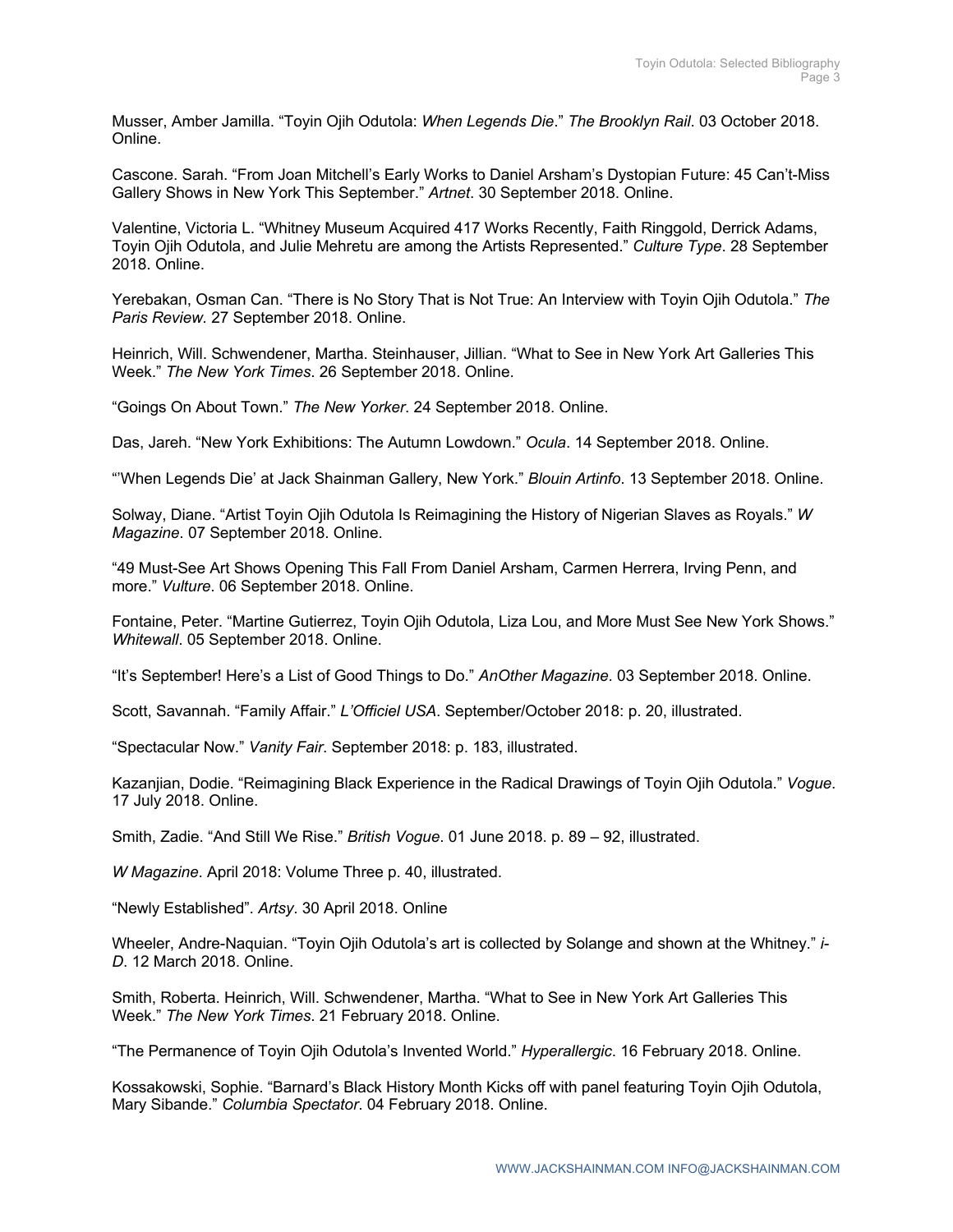"Minimalism Not Monochrome." *Cultured Magazine*. Feb/March 2018: p. 159-165, illustrated.

**2017**

Jansen, Charlotte. "Toyin Ojih Odutola." *Elephant*. 18 December 2017: p. 36-47, illustrated.

Herriman, Kat. "Toyin Ojih Odutola Defies Conventional Portrayals of Black Bodies." *Interview Magazine*. 08 December 2017. Online.

Farr, Kristin. "Toyin Ojih Odutola: Infinite Possibility." *Juxtapoz*. November 2017: p. 58-69, illustrated.

Bonet, Sasha. "Artist Toyin Ojih Odutola Finally Gets Her Due at the Whitney." *Elle Magazine*. 30 October 2017. Online.

Felsenthal, Julia. "At the Whitney, a Vision of Africa-Without the Colonialist Meddling." *Vogue*. 27 October 2017. Online.

Goldstein, Caroline. "See the Opulent Portraits That Took Toyin Ojih Odutola From the Set of 'Empire' to the Whitney." *Artnet*. 26 October 2017. Online.

Selasi, Taiye. "A Portrait of the Artist as a Young African Immigrant." *The New York Times Style Magazine (T Magazine)*. 08 May 2017. Online.

Raiford, Leigh. "Reviews: Toyin Ojih Odutola, Museum of the African Diaspora." *Artforum International*. April 2017: p. 216, illustrated.

Gore, Sydney. "Toyin Ojih Odutola Uses Art to Challenge Invented Constructs Of The Self." *Nylon.* 26 February 2017. Online.

Porges, Maria. "A Matter of Fact: Toyin Ojih Odutola at Museum of the African Diaspora." *Daily Serving*. 11 January 2017. Online.

#### **2016**

Dunne, Susan. "'Making Her Mark' Women's Contemporary Exhibit At Mattatuck." *Hartford Courant.* Online.

Mermall, Madeleine. "Guide to The Armory Show 2016." *Art Versed*. March 4, 2016, illustrated, Online.

"The Young & The Extraordinary." *Blouin Artinfo*. March 2016, Illustrated, online.

Lewis, Sarah. "Vision & Justice." *Aperture*. 223. 2016: p. 11, illustrated.

Rankine, Claudia. "Toyin Ojih Odutola." *Aperture.* 223, pp. 66-69, illustrated.

#### **2015**

Thorson, Alice. "What's next in visual arts: Kemper's 'Piece by Piece' leads the way." *The Kansas City Star*, 02 January 2015. Online. <http://www.kansascity.com/entertainment/visualarts/article5238516.html>

Miller, Sarah Bryan. "Toyin Odutola created 'singular work' for CAM." St. Louis Post-Dispatch. (online), 17 January 2015.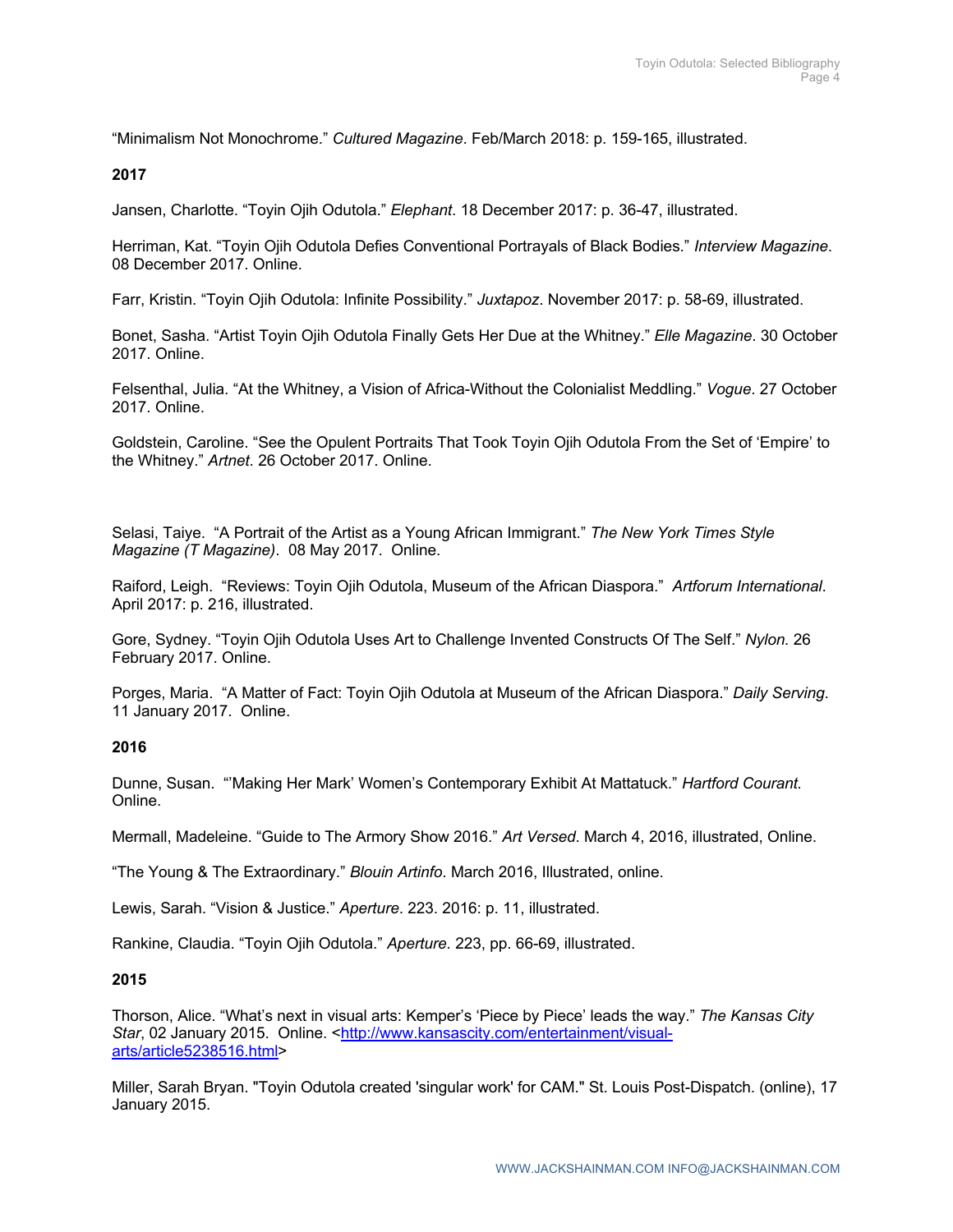Miller, Sarah Bryan. "Odutola's emphasis is on our common humanity." *The St. Louis Post-Dispatch*, 18 January 2015: p. D5.

Brown, A Will. "Toyin Odutola: I'm no longer interested in portraying what I think I am in my work." Studio International. (online) 3 February 2015.

Stull, Ashley. "Artists in Conversation: Toyin Odutola by Ashley Stull." Bomb Magazine. (online) 9 February 2015.

Cohen, Joshua. "New Books." *Harper's Magazine*, April 2015: p. 79, illustrated.

Eric Dyson, Michael. "President Obama's Racial Renaissance." *The New York Times Sunday Review*, 02 August 2014: p. 5, illustrated.

Shapton, Leanne. "The Male Muse, Depicted by Women." *The New York Times Style Magazine*, 09 September 2015.

Sargent, Antwaun. "'Empire': TV's Contemporary-Art Gallery." *The New Yorker*, 15 October 2015.

*Creative Quarterly. The Journal of Art & Design*. New York, NY: 3x3 Magazine, Fall 2015: pp. 9, 70-73, illustrated.

Sargent, Antwaun. "Toyin Ojih Odutola, Visual Artist." *Cultured Magazine*, December 2015: p. 317, illustrated.

Slenske, Michael. "Toyin Ojih Odutola explores race and identity in black and white." *Wallpaper\* Magazine*, 08 December 2015. Online.

Fallon, Claire. "Stunning Ballpoint Imagery Explores Blackness And The Power Of Ink." *Huffington Post Arts & Culture*, 09 December 2015. Online.

Halle, Howard. "Critic's Picks." *Time Out New York*. December 16-22, 2015: p. 51. Illustrated.

McDermott, Emily. "Traveling With Toyin Ojih Odutola." *Interview Magazine*, 21 December 2015. Online. http://www.interviewmagazine.com/art/toyin-odutola-of-context-and-without

Blouin Modern Painters. "Portfolio Around the World: Toyin Ojih Odutola." *Blouin Modern Painters,* December 2015: p. 37, illustrated.

Sargent, Antwaun. "Toyin Ojih Odutola." *Cultured Magazine*. Winter 2015: p. 317.

Contemporary Art Museum St. Louis. "Exhibition Highlights." *Mesh*. Winter 2015: p. 37. Illustrated.

### **2014**

Knowles, Laura. "Human form explored in Mosaic Project at Pennsylvania College of Art & Design." Lancaster Online. 12 October 2014. Online. <http://lancasteronline.com/features/entertainment/humanform-explored-in-mosaic-project-at-pennsylvania-college-of/article\_76a458c2-4e86-11e4-a952- 001a4bcf6878.html>

Morse, Trent. "Ballpoint is on a roll." *Art News* (January 2014): cover, pp. 64–69, illustrated.

Slenske, Michael. "Portraits of the artist: Toyin Odutola's rich figures." *Modern Painters* (April 2014): pp. 74–79, illustrated.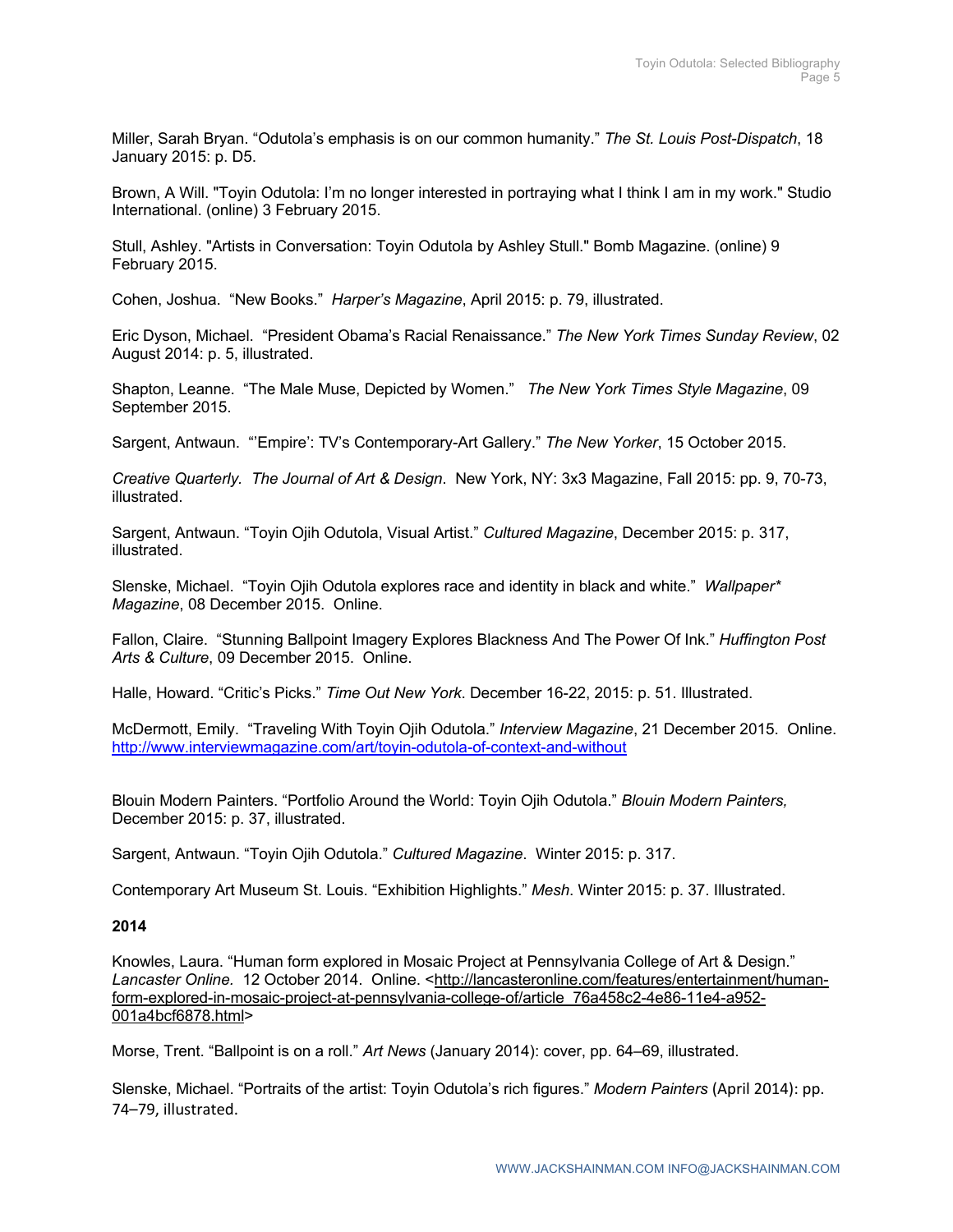# **2013**

Colucci, Emily. "Toyin Odutola Captures Multitudes Within Our Skin." *Societe Perrier*, 5 June 2013. Online. <http://societeperrier.com/new-york/articles/toyin-odutola-captures-the-multitudes-within-ourskin/#.UbCrg0DqnuG>.

Cotter, Holland, Ken Johnson, Karen Rosenburg, and Roberta Smith. "Reflections." *The New York Times*, sec. Art & Design, 3 January 2013.

"New Editions: Toyin Odutola." *Art in Print 2*, no. 5, 2013.

# **2012**

Bell, Alexandra. "Q&A: Toyin Odutola on Drawing, Chinese Art and What it Really Means to Have a Big Head." *The Village Voice*, 7 November 2012.

Patton, Sharon F. "Expanding the Aesthetic Horizon." *The International Review of African American Art*, 24, no. 1 (2012): pp. 43–45, illustrated.

Spence, Rebecca. "Critics Pic—Toyin Odutola." *Art News*, March 2012: p. 128, illustrated.

# **2011**

Abiola, Yomi. *Vogue*, 9 June 2011.

Cembalest, Robin. "You Keep Playing with my Mind." *Biborama*, 2011.

Chtena, Natascha. "Interview with artist Toyin Odutola." *Think Africa Press*, 2011.

Cotter, Holland. "Museum and Gallery Listings for June 17–23, Toyin Odutola: 'Maps' at Jack Shainman Gallery." *The New York Times*. 16 June 2011. Web. 17 June 2011. <http://www.nytimes.com/2011/06/17/arts/design/museum-and-gallery-listings-for-june-17-23.html>.

K'naan. "A Son Returns to the Agony of Somalia." *The New York Times*, 25 September 2011: Sunday Review, 5, illustrated.

McDonald, Senalka. "Senalka McDonald on Toyin Odutola." *Torch Literary Arts*. Torch Literary Arts, n.d. Web. 7 May 2011. <http://www.torchliteraryarts.org/2010%20Fall%20Winter/toyinodutola.htm>.

Meisel, Steven. "Toyin Odutola - Vogue.it." - Vogue.it. Vogue, 9 June 2011. Web. 16 June 2011. <http://www.vogue.it/en/vogue-black/the-black-blog/2011/06/toyin-odutola>.

Ossei-Mensah, Larry. "Between the Lines." *Arise Magazine*, no. 13, October 2011: pp. 22–23, illustrated.

"People You Should Know: Toyin Odutola." *That GOOD GOOD Blog*. 30 January 2011. Web. 7 May 2011. <http://thatgoodgoodblog.blogspot.com/2011/01/people-you-should-know-toyin-odutola.html>.

Smalls, Lola. "Toyin Odutola." *Greedmont Park Magazine*, no. 4, Fall 2011: pp. 11–13, illustrated.

"Young Global's World." 2011.

# **2010**

"CCA Spotlight: Toyin Odutola." *Goonies*, 14 October 2010.